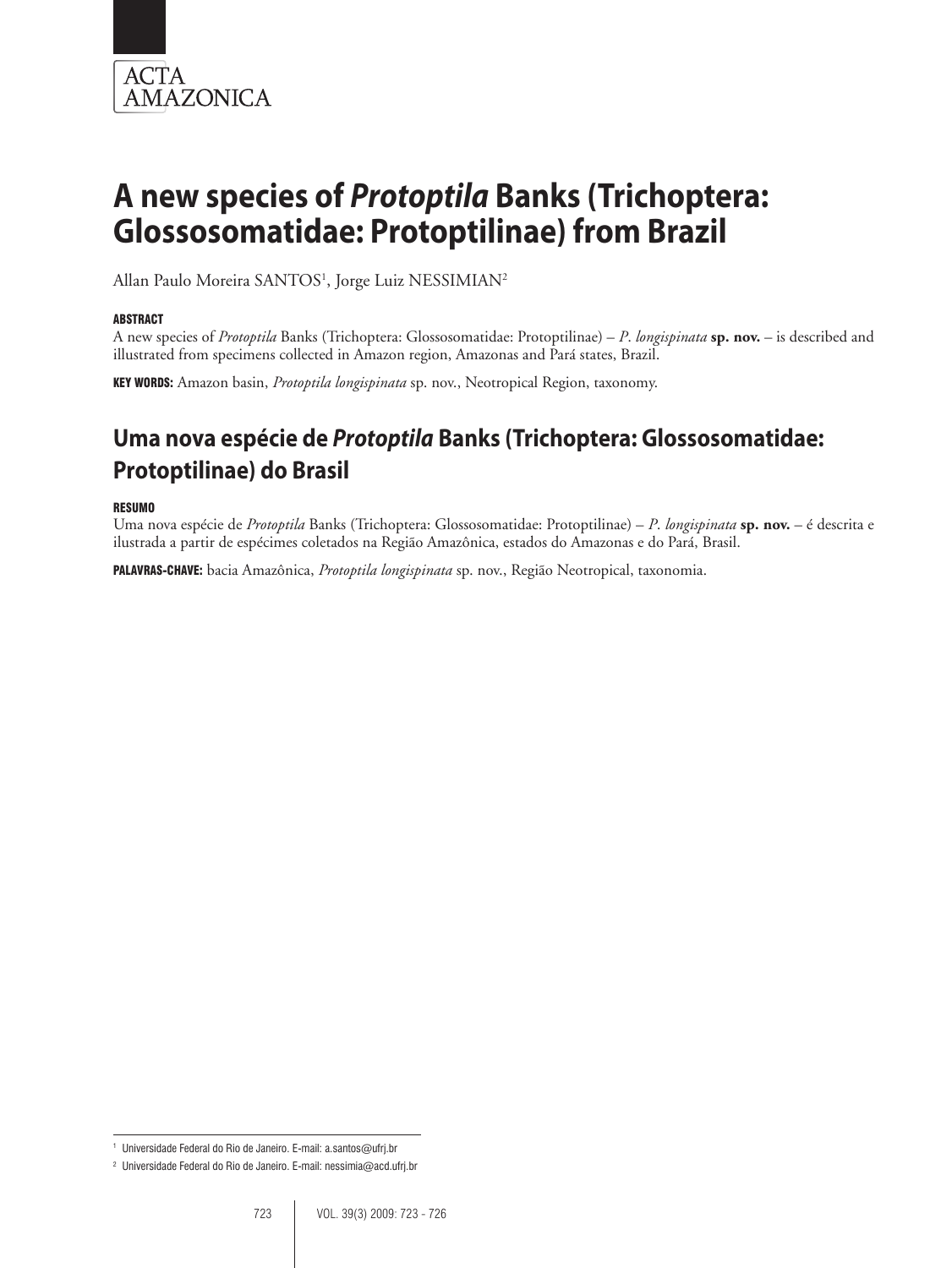

# **Introduction**

The genus *Protoptila* currently has 93 described species widespread throughout the Americas, but with most species occurring in the Neotropics (Robertson & Holzenthal, 2008). This is the largest genus of the subfamily Protoptilinae, represented in Brazil by 12 species, ten of which were described from Amazon basin, nine occurring in Amazonas State: *P*. *condylifera* Flint, 1971, *P*. *disticha* Flint, 1971, *P*. *ensifera* Flint, 1971, *P*. *flexispina* Flint, 1971, *P*. *mara* Flint, 1971, *P*. *simplex* Flint, 1971, *P*. *ternatia* Flint, 1971, *P*. *tetravittata* Flint, 1971, and *P*. *trispicata* Flint, 1971, and three (*P*. *disticha*, *P*. *macilenta* Flint, 1971, and *P*. *simplex*) in Pará State (Flint 1971, Paprocki *et al*. 2004).

Adults of *Protoptila* are brown in color, have a small size (less than 5 mm), and can be collected in large numbers with light traps. Based on material from Amazonas and Pará states, male and female of a new species of *Protoptila* – *P*. *longispinata* **sp. nov.** – are described and illustrated in this paper.

# **Material and methods**

The material was collected with "Malaise" and light traps, and preserved in 80% ethanol. To observe structures of the male and female genitalia, the abdomens were removed and cleared in 10% KOH. The illustrations were made under a microscope equipped with a camera lucida. Terminology for male genitalia follows that presented by Holzenthal & Blahnik (2006), and for female genitalia was adapted from that presented by Schmid (1998). The female association was presumptive, based on the co-occurrence with males. The holotype is deposited in the collection of the Instituto Nacional de Pesquisas da Amazônia, Manaus, Brazil (INPA), and paratypes are deposited in the same institution and also in the Coleção Entomológica Prof. José Alfredo Pinheiro Dutra, Departamento de Zoologia, Universidade Federal do Rio de Janeiro, Rio de Janeiro, Brazil (DZRJ), as indicated in the material examined.

#### PROTOPTILA LONGISPINATA SP. NOV.

Figures 1-8

**Diagnosis.** The new species can be recognized by sternum VIII broad and scoop-like and bearing pair of acute processes on posterolateral margins; by tergum X, in lateral view, with a short dorsal process and ventral margin rounded; and by phallic apparatus with paired, upturned, acute basal processes, and with very long dorsolateral processes.

**Description.** *Male*. General color, in alcohol, brown. Length of forewing 2.2-2.6 mm (n = 54). Antennae stramineous with short dark brown setae. Maxillary palpus covered by short dark brown setae, first and second segments with long dark brown setae on internal surface, and second segment with

internal area slightly expanded. Forewings covered by long dark brown setae, and with a light transverse bar at midlength; forks I, II, and III present; discoidal cell closed (Figure 1). Hind wing with forks II and III present (Figure 2); nygma and thyridium inconspicuous in fore- and hind wings. Legs yellowish brown, with short dark setae. Abdominal segments with long dark setae. Sternum VI with a short, slightly curved and subtriangular posteromesal process. *Male genitalia*. Sternum VIII broad and scoop-like, posterolateral margins with an acute process, and with long setae on all surface (Figure 4). Segment IX not produced posteroventrally, but produced anteroventrally throughout segment VII. Preanal appendages absent. Tergum X, in dorsal view, divided mesally, with lateral lobes curved inward at apex; in lateral view, subtriangular, apically with a short process dorsal and with ventral margin rounded (Figure 3). Phallic apparatus, basally, with pair of short, rodlike articulated appendages with apical setae, and with long, paired, upturned, acute basal processes, and with very long dorsolateral process curved posteriorly and apically acute; endophallus membranous; phalicata esclerite short and slightly esclerotized (Figure 5).

*Female.* Length of forewing 2.2-2.6 mm (n = 66). Coloration and overall features of head and thorax as in male. Abdominal segments with long dark setae. Sternum VI with a short posteromesal process. *Female genitalia*. Segment VIII, in ventral view, with long and short setae on mesal area, posterior margin produced into a subtriangular lobe, which have a long apical sclerotized rod produced anteriorly throughout anterior area of segment VII, reaching as membranous tube the anterior area of segment VI (Figure 6); in dorsal view, posterior margin rounded, with slightly internal incision, and bearing long and short setae (Figure 7). Segment IX represented internally by sclerotized plate produced anteriorly into segment VII (Figure 8); in ventral view, posterior margin rounded and linked to ventral lobe of segment VIII. Segment X, in dorsal view, divided into 2 lobes with long setae on posterior margin and short setae on all surface; bearing pair of apical papillae (Figure 7). Vaginal sclerite with anterior spindle-shaped opening;



**Figures 1-2** - *Protoptila longispinata* sp. nov.**:** 1. forewing; 2. hind wing. Bar  $= 0.5$  mm.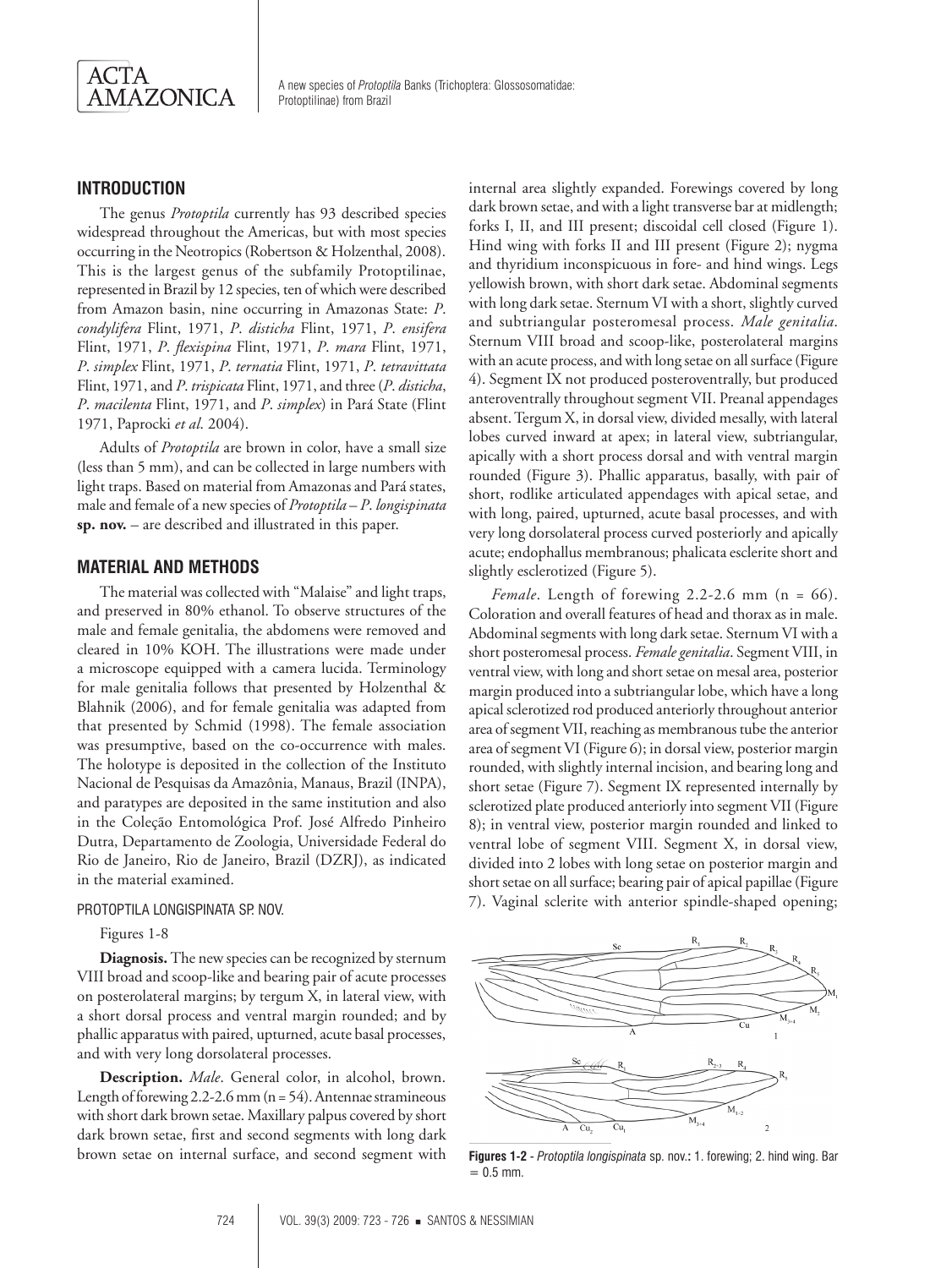



**Figures 3-5** - *Protoptila longispinata* sp. nov**.:** 3. male genitalia, lateral view; 4. sternum VIII, ventral view; 5. phallic apparatus, left lateral view. Bar  $=$ 0.1 mm.

posterior margin with long posterolateral projections and produced mesally into wide lobe (Figure 8).

Holotype male: **Brazil, Amazonas, Manaus:** tributary to Rio Branquinho, 02°31'24.6"S 60°20'05.3"W, 25.viii.2004, J.L. Nessimian & L. Fidelis *leg*., light trap (INPA).

Paratypes: **Brazil, Amazonas, Manaus:** same data as holotype, 27 males, 25 female (INPA); tributary to Rio Cuieiras, 02°32'10.0"S 60°19'01.9"W, 23.viii.2004, J.L. Nessimian & L. Fidelis *leg*., light trap, 1 male (DZRJ); Igarapé Arumã, tributary to Rio Cuieiras, 02°30'55.2"S 60°15'44.4"W, 23.viii.2004, J.L. Nessimian & L. Fidelis *leg*., light trap, 1 male (DZRJ); tributary to Rio Branquinho, 02°29'35.1"S 60°20'03.1"W, 26.viii.2004, J.L. Nessimian & L. Fidelis *leg*., light trap, 16 males, 35 female (DZRJ); **Rio Preto da Eva municipality:** tributary to Rio Preto da Eva, 02°36'45.5"S 59°43'59.1"W, 23.iv.2004, J.L. Nessimian *leg*., light trap, 5 males, 1 female (INPA); tributary to Rio Urubu, 02°31'01.3"S 59°43'13.7"W, 25.iv.2004, J.L. Nessimian *leg*., light trap, 1 male (DZRJ). **Pará, Santarém:** Alter do Chão, Igarapé do Heitor, 02°32'22.2"S 54°55'53.6"W, J.L. Nessimian, A.M.O. Pes & L. Fidelis *leg*., malaise trap, 2 males, 5 females (DZRJ).

**Remarks.** *P*. *longispinata* **sp. nov.** is closely related to *P*. *tetravittata* Flint, 1971 and *P*. *trispicata* Flint, 1971, which also occur in Amazonas State. The three species are similar in



**Figures 6-8** - *Protoptila longispinata* sp. nov.**:** 6. female genitalia, ventral view; 7. female genitalia, dorsal view; 8. vaginal sclerite and segment IX. Bar  $= 0.1$  mm.

lacking of lobate process on dorsum of phallus base, in having an upturned acute process on the anterior end of phallic apparatus, and in the sternum VIII broad and scooplike. *P*. *longispinata* differs from both *P*. *tetravittata* and *P*. *trispicata* in having only one pair of long pointed dorsolateral processes on the phallic apparatus, while these two species have two pairs. The new species also is distinguished from the *P*. *tetravittata* and *P*. *trispicata* by the broader segment X and by the acute processes on the posterolateral margins of sternum VIII.

**Etymology.** From Latin *longi* (long) and *spina* (spine), in allusion to the long dorsolateral processes of phallic apparatus.

### **ACKNOWLEDGEMENTS**

We thank L. Fidelis and Dra. A.M.O. Pes (INPA) for field assistance. This study was supported by Fapeam, Fundação O Boticario, and CNPq. CAPES and CNPq provided fellowships, respectively, to A.P.M.S. and J.L.N. This is contribution number 00 of the Igarapés Project.

# **LITERATURE CITED**

Flint, O.S., Jr. 1971. Studies of Neotropical caddisflies, XII: Rhyacophilidae, Glossosomatidae, Philopotamidae, and Psychomyiidae from the Amazon Basin (Trichoptera). *Amazoniana*, 3: 1-67.Holzenthal, R.W.; Blahnik, R.J. 2006.